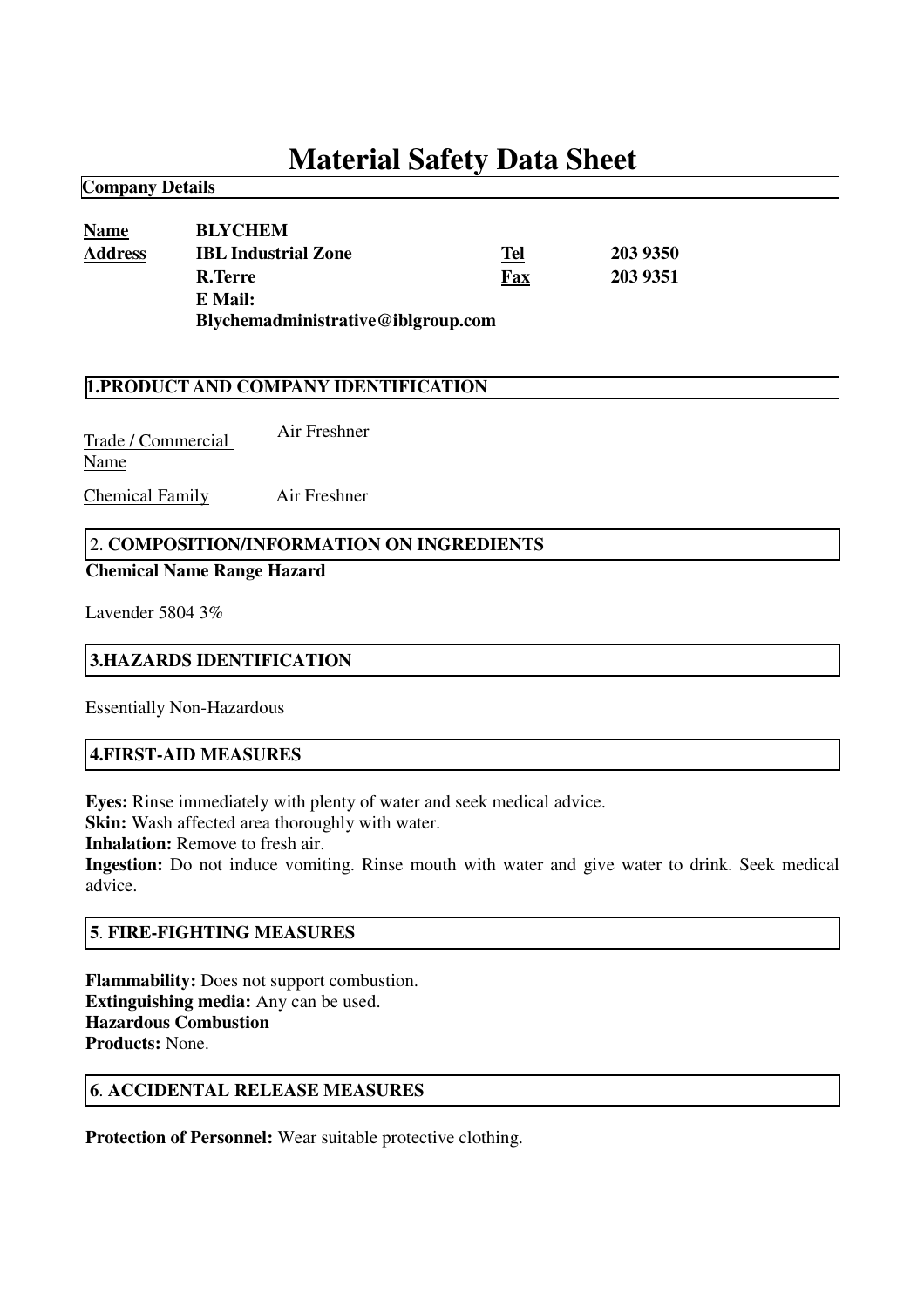**Spillage Clean-Up:** Hose away with water and run to waste. If this would contaminate a water course or vegetation, absorb spillage with sand or earth. Observe relevant legislation.

## **7. HANDLING AND STORAGE**

**Handling:** Avoid contact with eyes and prolonged skin contact. **Storage:** Store upright in original closed containers in a cool place.

## **8**. **EXPOSURE CONTROLS / PERSONAL PROTECTION**

When the product is used as directed, personal protective equipment is not required unless a risk assessment indicates the need for it.

## **9. PHYSICAL AND CHEMICAL PROPERTIES**

**Appearance:** Clear, pink liquid **Odour:** Perfumed **pH (25% solution):** < 4.5 **Relative Density @ 20°C:** 0.98 typical **Flash Point:** 36.7°C (Abel Closed Cup)

## **10. STABILITY AND REACTIVITY**

Stable under normal conditions of storage and use

## **11. TOXICOLOGICAL INFORMATION**

**Eyes:** May cause irritation. **Skin:** May cause irritation on prolonged or repeated contact. **Inhalation:** May cause irritation of the nose and throat. **Ingestion:** Harmful if swallowed.

## **12. ECOLOGICAL INFORMATION**

The nonionic surfactants are 90% biodegradable.

## **13. DISPOSAL CONSIDERATIONS**

Do not discharge to natural water systems. Transfer to containers for authorised disposal. Observe relevant legislation.

## **14. TRANSPORT INFORMATION:**

Not regulated.